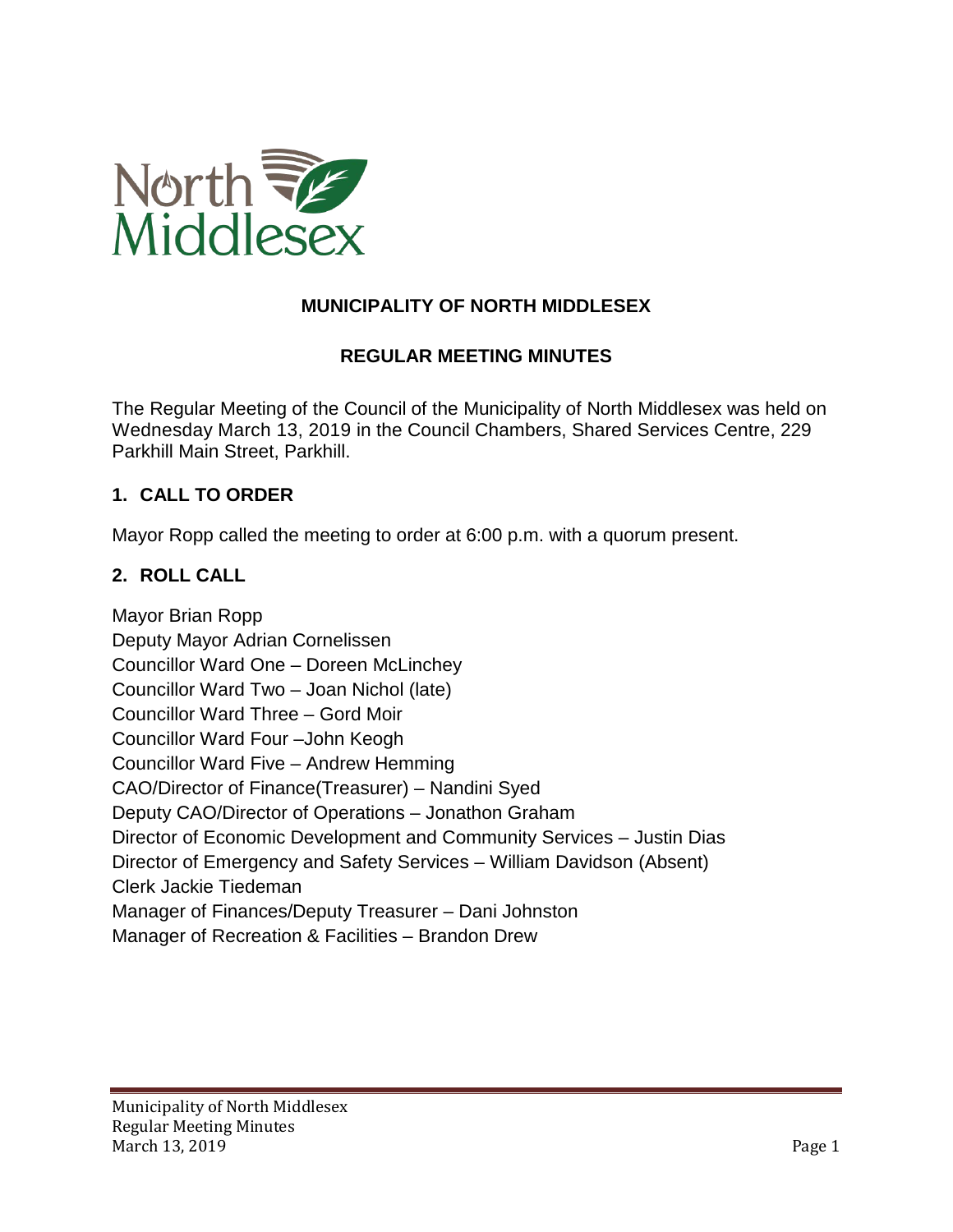## **3. DISCLOSURE OF PECUNIARY INTEREST**

None

### **4. MINUTES OF PREVIOUS MEETINGS**

#### **MOTION #052/2019**

**CORNELISSEN/HEMMING**: That the February 20, 2019 Regular Meeting Minutes be accepted as presented.

### **CARRIED**

## **5. PRESENTATION OF DRAFT 2019 CAPITAL BUDGET**

Ms. Syed began the presentation by stating that this will be the last year for the 'One Year Capital Budget' due to the implementation of O.Reg 588/17 and the requirement for municipalities to prepare a 10 year infrastructure capital plan.

The Draft Capital Budget process takes into account the Strategic Plan, Asset Management Plan, Economic Development Plan, Community Input and Health and Safety. Senior Management and Operational staff then meet to identify and classify their capital projects as New, Work in Progress or Deferred and list impacts of why there are necessary. Once this has been drafted, the next stage is for the Senior Management Team to present their draft capital budget to Budget/Finance Committee for their review, discussion and recommendation to present to Council.

As part of this process, finance sources are examined and included where applicable. This includes Long Term Borrowing Debt, Grants, Gas Tax, Vibrancy Funds, Development Charges, Capital Reserve, Contingency Reserve, Investment. Taxation is the last source of financing once all the above-mentioned sources are explored and exhausted.

The total gross expenditures are \$2,933,000. It is proposed that it be supported through the following:

Capital Reserves \$1,708,000 Surplus-Contingency \$156,500 Vibrancy \$45,000 Taxation \$1,023,500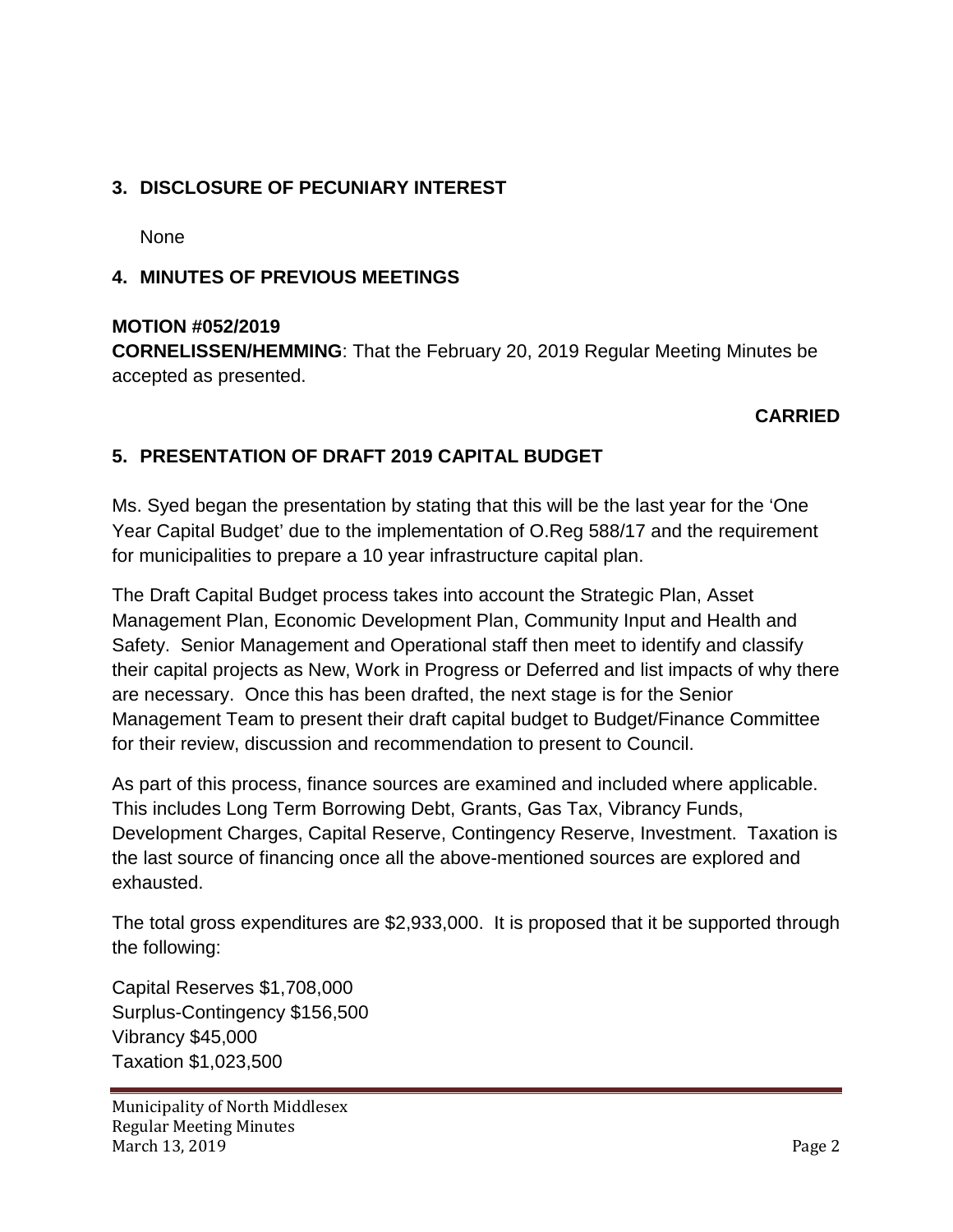Ms. Syed commended the teamwork involved to get the capital budget to this stage.

The following is a summary of the departments 2019 Capital Budget: Administration-Information Technology \$129,500 Emergency & Fire Services \$850,000 Public Works \$1,370,000 Facilities & Recreation \$583,500

Several questions were asked and responded to by staff regarding specific projects within each of the departments. After careful consideration the following motion was brought forward

# **MOTION #053/2019**

**CORNELISSEN/MCLINCHEY**: That the 2019 Capital Budget be approved as presented in principle.

**CARRIED**

# **6. DELEGATION**

**None** 

## **7. DEPARTMENTAL REPORTS**

a.Report from Jonathan Lampman, Infrastructure Supervisor – Tender Results for Laurens Drain. Jonathon Graham presented the report on behalf of Mr. Lampman.

Mr. Graham stated that this project is the largest drainage works undertaken in the Municipality. It is anticipated that the work will take between 2-3 months once it commences.

## **MOTION #054/2019**

**MOIR/KEOGH**: Be it resolved that Cassidy Construction be awarded the construction of the Laurens Drain Tender in the amount of \$909,316.29 including HST.

**CARRIED**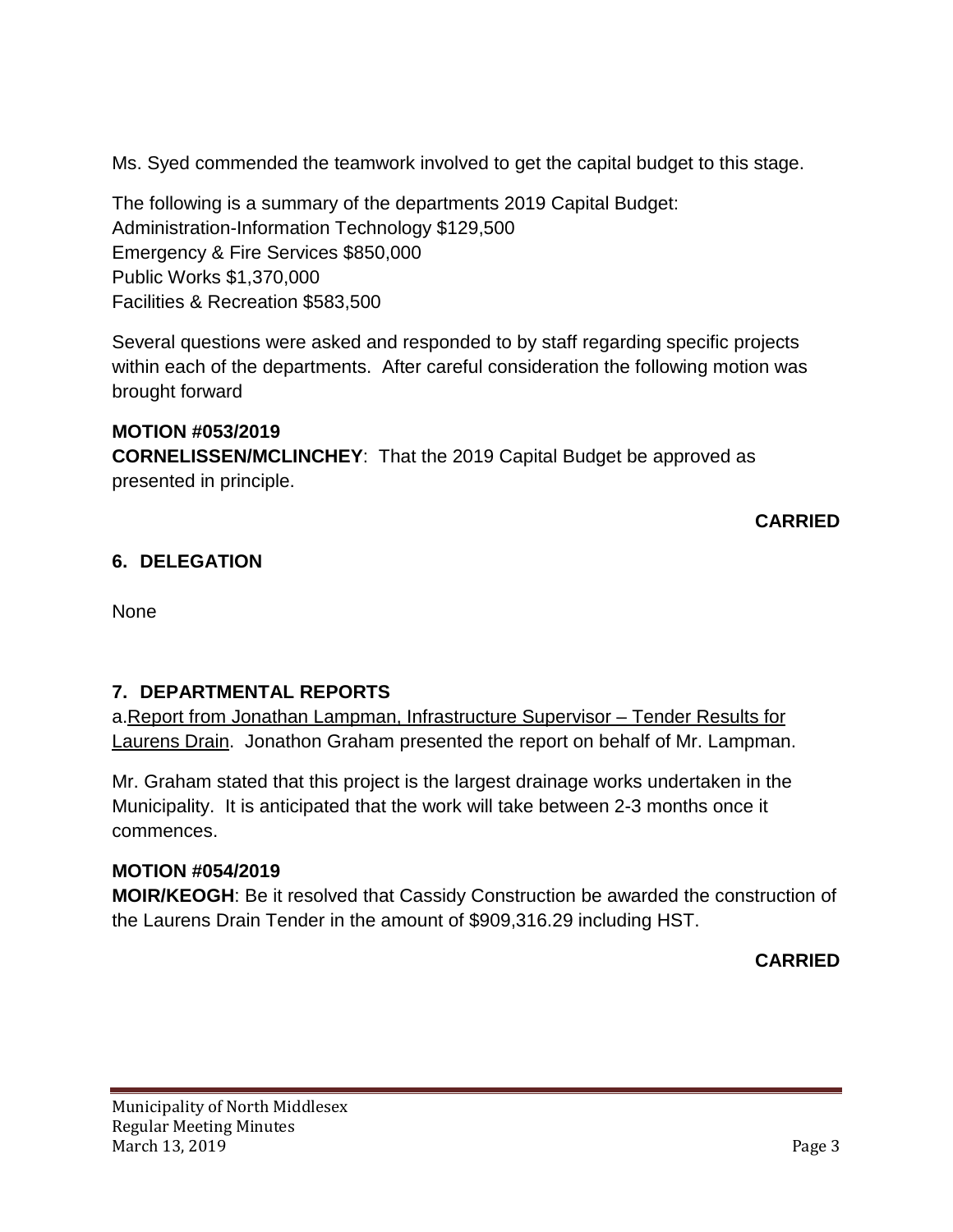# b. Report from Jonathon Graham, Deputy CAO/Director of Operations – Encroachment By-law Report

Deputy Mayor Cornelissen confirmed that this will also apply to the Agricultural Sector and Mr. Graham advised that it will. He also stated that he intends to focus on education of the by-law and working together in this instance for a remedy.

# **MOTION #055/2019**

**NICHOL/HEMMING**: Be it resolved that Council receive the report of the Encroachment By-law #13 of 2019;

And that By-law #13 of 2019 for the Encroachment By-law be given all readings and passed.

## **CARRIED**

c. Report from Justin Dias, Director of Economic Development and Community Services – Recreation Advisory Committee – Terms of Reference

### **MOTION #056/2019**

**MOIR/MCLINCHEY**: Be it resolved that Council approve the Recreation Advisory Committee Terms of Reference.

### **CARRIED**

d. Report from William Davidson, Director of Emergency and Safety Services – Year End Report 2018. Nandini Syed presented the report on behalf of Mr. Davidson.

Deputy Mayor Cornelissen requested clarification as to who "Second station response calls" refers too. ie: second station within North Middlesex or mutual aid.

### **MOTION #057/2019**

**CORNELISSEN/KEOGH:** Be it Resolved that the report titled "Emergency and Safety Services 2018 Year End Report" be received and filed for informational purposes as presented.

### **CARRIED**

### **8. PASSING OF ACCOUNTS**

Compilation of accounts from February 14 – March 6, 2019 in the amount of \$693,535.63.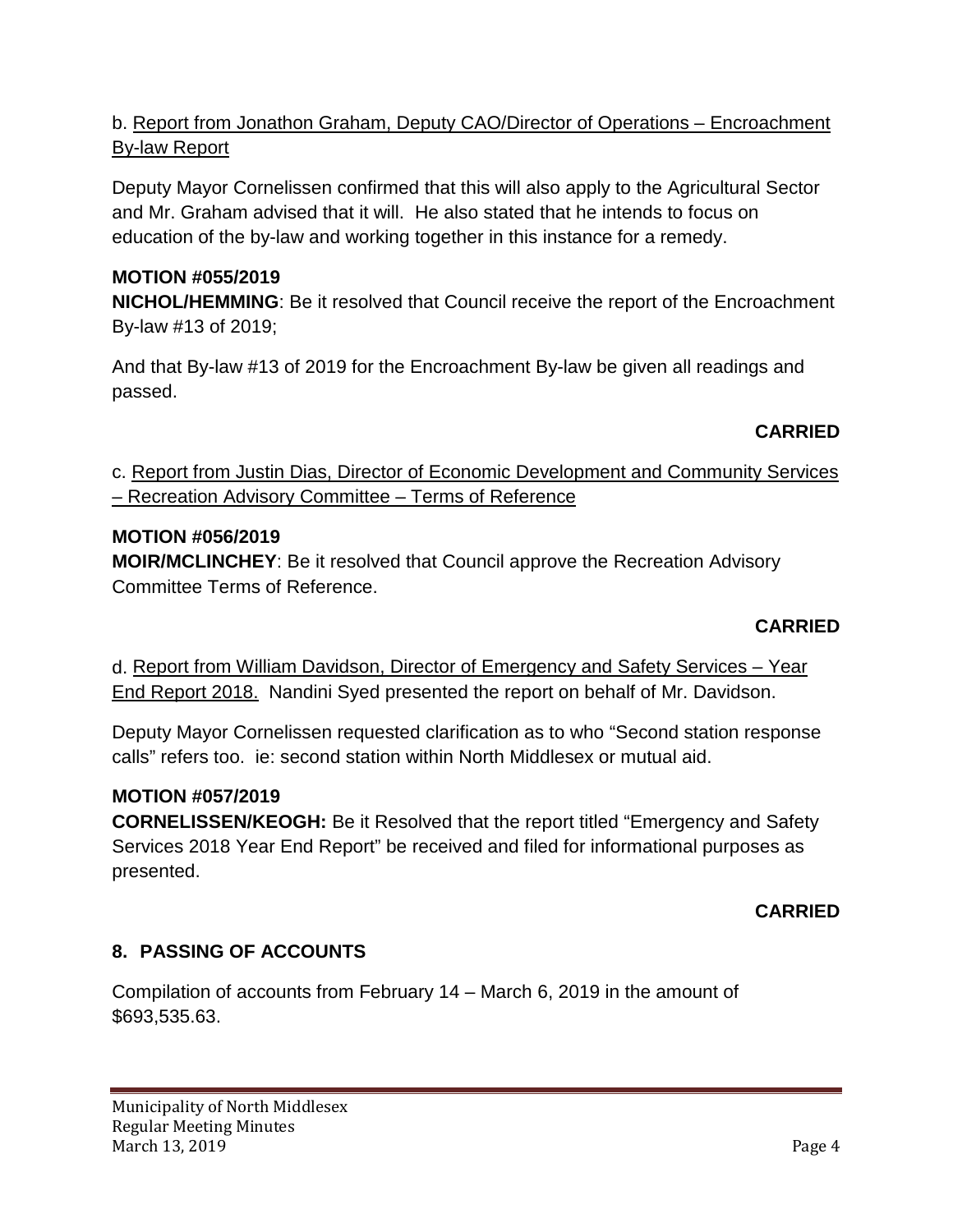# **MOTION #058/2019**

**HEMMING/NICHOL**: Be it resolved that the following Bills and Accounts be approved for payment in the amount of \$693,535.63 General Cheques \$304,269.17 Direct Deposit \$213,600.09 On-line/PAP \$175,666.37

### **CARRIED**

## **9. COMMITTEE REPORTS**

### a.Lake Huron Primary Water Supply Joint Mgmt Board (Cr. Hemming)

Cr. Hemming reported on his attendance at a meeting last week. The Board was notified of two leaks in the Shipka area that should be fixed within a couple of weeks.

#### b. ABCA (Deputy Mayor Cornelissen)

Deputy Mayor Cornelissen reported on the passage of the Shoreline Management Plan – this does not impact North Middlesex. He will be attending the Appreciation Evening on March 21st.

#### c. BWRA (Cr. McLinchey)

### d. EDAC (Cr. Moir)

Cr. Moir advised that the first meeting was held on March 11 and was very enthusiastic

#### e. LSAC – (Cr. Nichol) Meeting Feb.21, 2019 – Recommendations

Cr. Nichol advised that a letter was sent to the high school inviting students to sit on the committee. There have been two public consultations meeting at East Williams School with minimal attendance at both. The LSAC Committee had a discussion on daycare facilities. The school board trustee indicated that the Board is receptive to working with the community and various partners such as the County to evaluate the need for this type of service. Both Mayor Ropp and Cr. Nichol indicated concerns expressed by the public such as this should be brought forward to council as a delegation.

#### **MOTION #059/2019**

**MCLINCHEY/HEMMING**: that the two recommendations be hereby accepted as follows:

a. That the Committee conducted the review of the Terms of Reference and that it be recommended to be approved by Council, as amended (change to Bi-monthly schedule and minor clerical)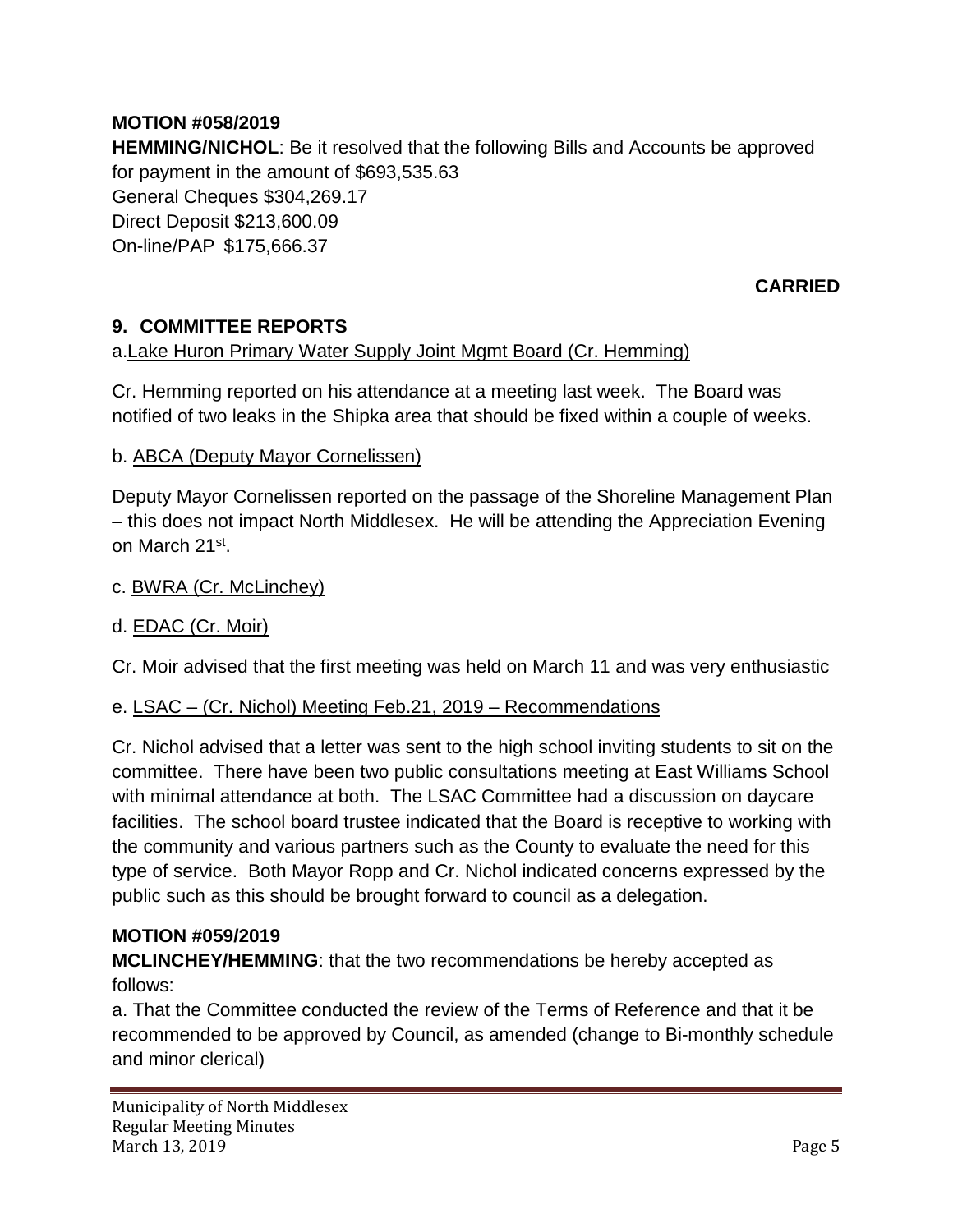b. That April 18<sup>th</sup>, June 20<sup>th</sup>, Sept. 19<sup>th</sup> and Nov. 21<sup>st</sup> be the 2019 Meeting Date schedule.

## **CARRIED**

### f. Recreation Committee (Cr. Hemming)

Cr. Hemming advised that the first meeting was held on Feb.  $26<sup>th</sup>$  and went very well.

#### g. Water/Wastewater Committee (Cr. Moir)

Mr. Graham advised that one of the public committee members will be participating in the municipal bus tour on March 25<sup>th</sup>.

### h. Policies Review Committee (Cr. Nichol)

Cr. Nichol advised that the next meeting is March 21<sup>st</sup>

i.Fire Committee

j.Budget Committee (Mayor Ropp)

Mayor Ropp advised that the next meeting will be April 1<sup>st</sup> to review the draft Operations Budget.

### k. Community Development Fund Committee (Cr. Hemming)

### l. OCWA Client Advisory Board (Nandini Syed)

Ms. Syed reported to council on her first meeting which included approximately 15 CAO's. The major topic was Asset Management and there are two municipalities participating in pilot projects. She will keep council updated on her participation on this Board.

### **10.CORRESPONDENCE**

a.Invitation to Stratford Civic Night – June 18, 2019 (action: anyone interested please contact the Festival directly)

b. AMO – announcement regarding Local Planning Appeal Support Centre (action: receive and file)

c. ABCA – Invitation to attend Partner Appreciation Evening Mar.21 (action: receive and file)

d. Ontario Energy Board – Notice of rate increase to Enbridge Customers (action: receive and file)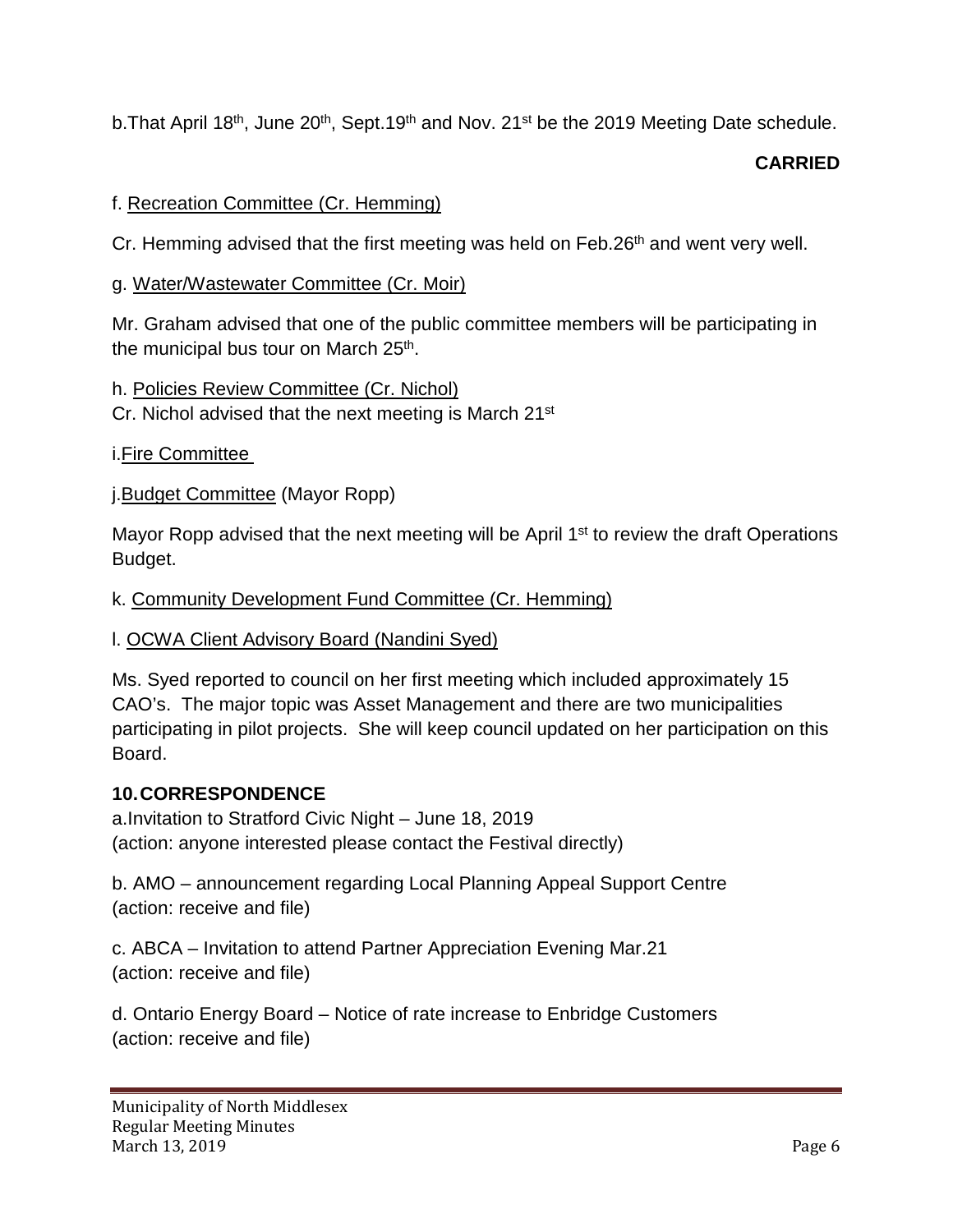e. Ailsa Craig and Area Playschool

(action: receive and donation provided through Economic Development and Community Services dept.)

f. News Release – ABCA Board of Directors approve Shoreline Management Plan (action: receive and file)

g. Thank you letter from Mary Herrington (action: receive and file)

### **11.OTHER OR URGENT BUSINESS**

a. Motion to repeal H&S Policy #4/2009 Tourist Booth Operation

### **MOTION #060/2019**

**NICHOL/MCLINCHEY**: That H&S Policy #4/2009 – Tourist Booth Operation approved by Council on June 29, 2009 be hereby repealed as it is no longer applicable.

### **CARRIED**

b. Ernie Hardeman, Minister of Agriculture, Food and Rural Affairs

Mayor Ropp advised Council that a letter was received from Minister Hardeman, as a follow up to the delegation last year at AMO, regarding the vision for an Agri-Skills Innovation Centre pilot program in North Middlesex. CAO, Nandini Syed, provided further insight into this exciting opportunity for the Municipality. A meeting will be held in the near future with applicable parties to initiate discussion on the next phase for this program. Ms. Syed advised that this will take time to come together but will be an exciting opportunity for North Middlesex.

### **12.COMMUNICATIONS**

Deputy Mayor Cornelissen advised that the County has approved their budget. He also encouraged council to attend the upcoming Teeny Tiny Summit- Middlesex County being held in Thorndale on April 10, 2019.

## **13.CLOSED MEETING (UNDER SECTION 239 OF THE** *MUNICIPAL ACT)*

None

# **14.CONSIDERATION OF MATTERS ARISING FROM CLOSED MEETING**

None